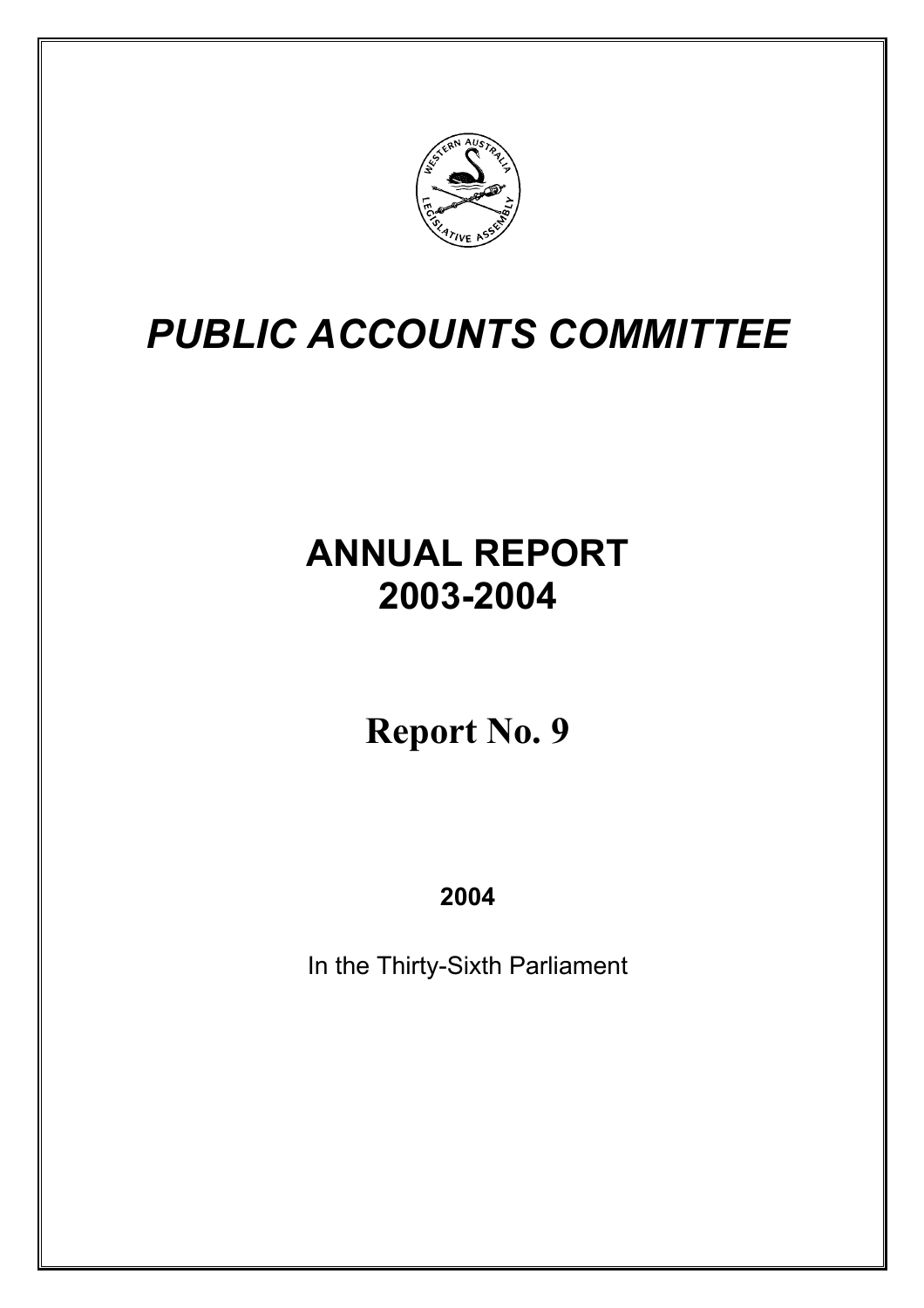#### **Published by the Legislative Assembly, Parliament of Western Australia, Perth, November 2004.**

Printed by the Government Printer, State Law Publisher, Western Australia.



Public Accounts Committee

Annual Report 2003-2004

ISBN: 1 920830 38 3

(Series: Western Australia. Parliament. Legislative Assembly. Committees. Public Accounts Committee. Report 9)

328.365

Copies available from: State Law Publisher

10 William Street PERTH WA 6000

Telephone: (08) 9321 7688 Facsimile: (08) 9321 7536

Email: sales *(a)* mpc.wa.gov.au Copies available on-line: www.parliament.wa.gov.au

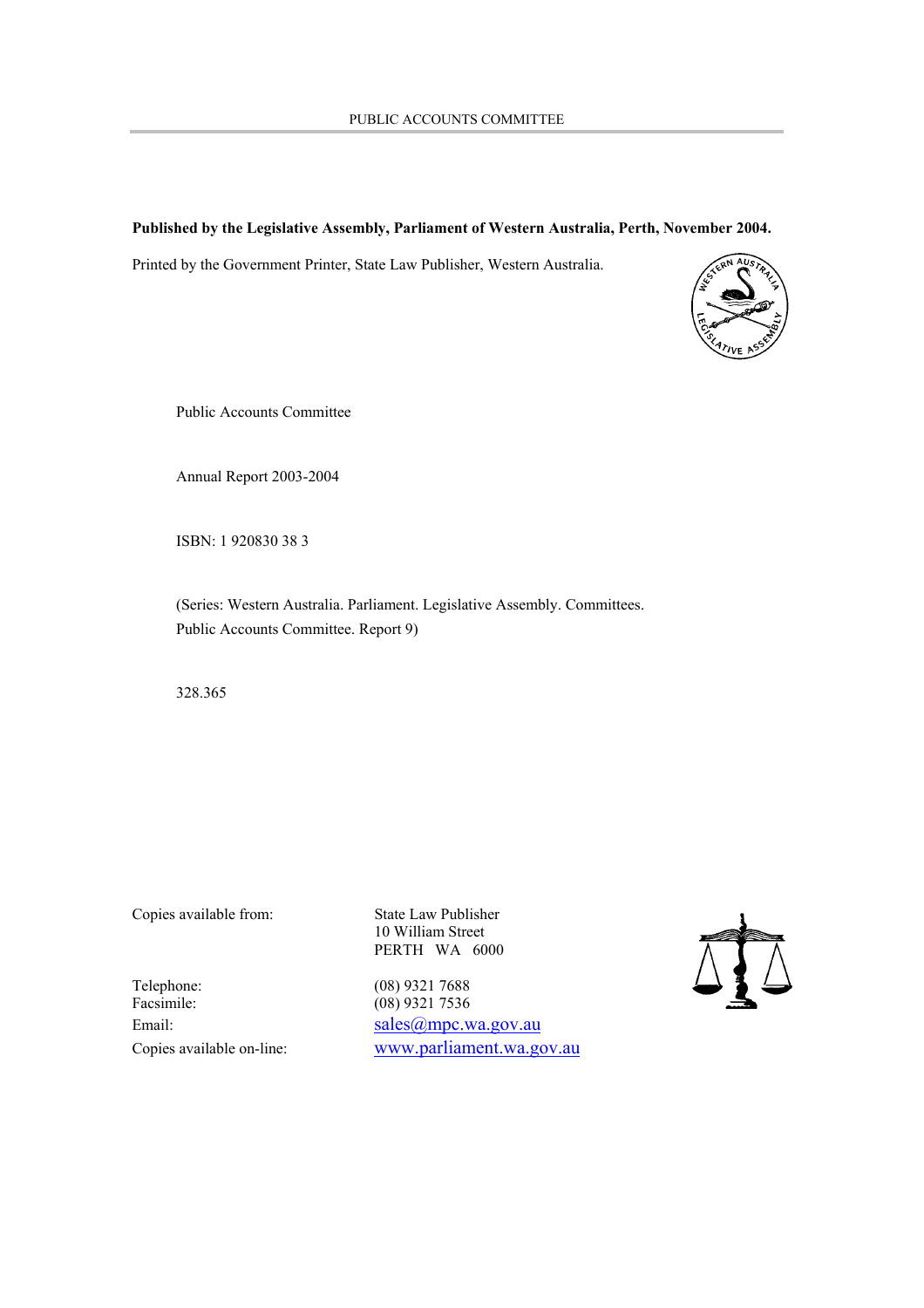# **ANNUAL REPORT 2003-2004**

## **Report No. 9**

Presented by: **Mr J.B. D'Orazio, MLA** Laid on the Table of the Legislative Assembly on 11 November 2004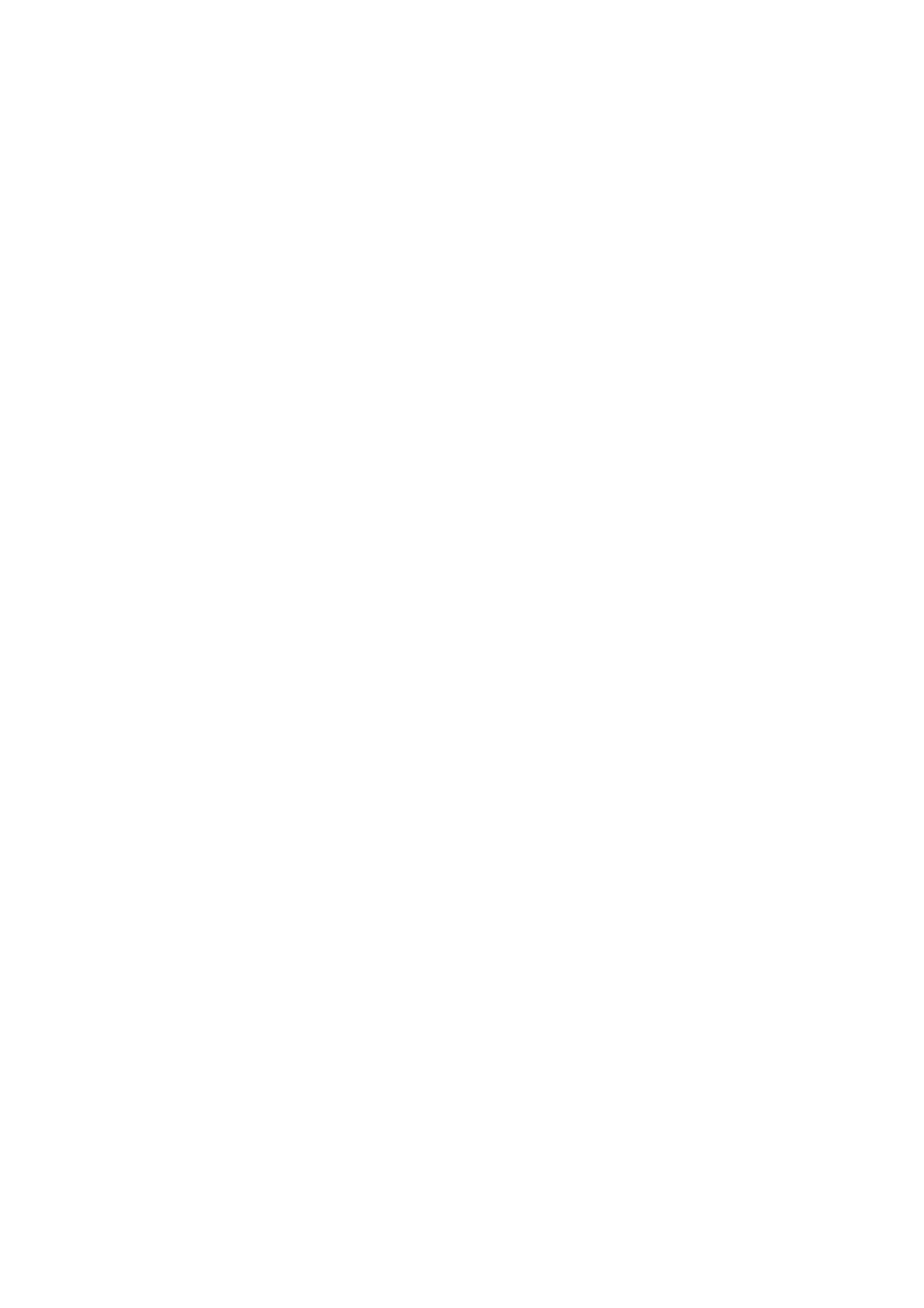## **COMMITTEE MEMBERS**

**Chairman** Mr J.B. D'Orazio, MLA Member for Ballajura

**Deputy Chairman** Mr M.G. House, MLA Member for Stirling

**Members** Mr J.L. Bradshaw, MLA Member for Murray-Wellington

> Mr A.J. Dean, MLA Member for Bunbury

Ms J.A. Radisich, MLA Member for Swan Hills

## **COMMITTEE STAFF**

**Principal Research Officer** Ms Andrea McCallum, BA, B Juris, LL B, LL M

**Research Officer** Mr Simon Kennedy, BA (Hons)

## **COMMITTEE ADDRESS**

Public Accounts Committee

Legislative Assembly Tel: (08) 9222 7494 Parliament House Fax: (08) 9222 7804 Harvest Terrace Email: lapac@parliament.wa.gov.au PERTH WA 6000 Website: www.parliament.wa.gov.au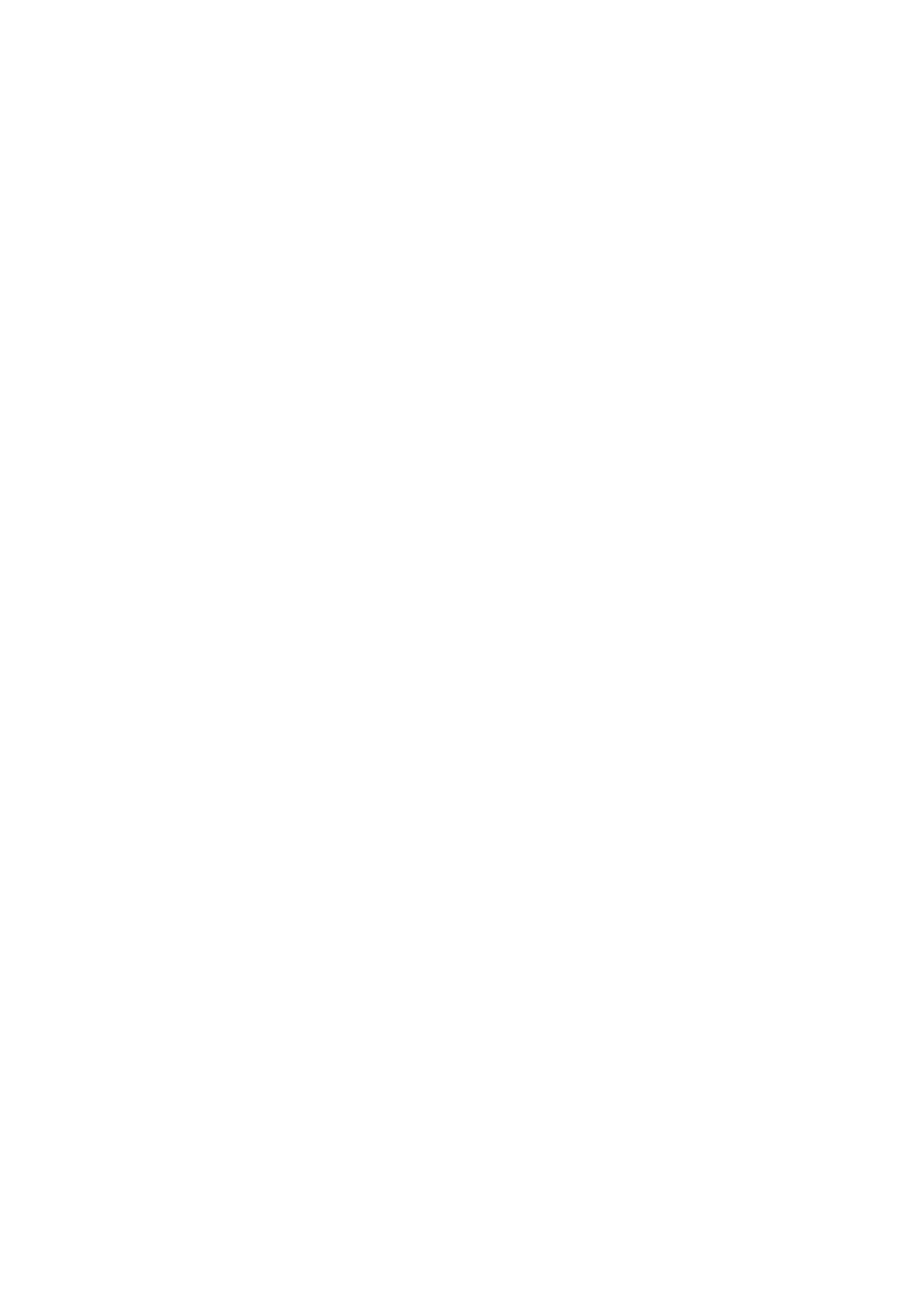## **TABLE OF CONTENTS**

| CHAPTER 1      |     |                                                                        |  |
|----------------|-----|------------------------------------------------------------------------|--|
| 11             |     |                                                                        |  |
| 12             |     |                                                                        |  |
| 1 <sup>3</sup> |     |                                                                        |  |
| 14             |     |                                                                        |  |
|                | (a) | Inquiry into Developer Contributions for Costs Associated with Land    |  |
|                |     |                                                                        |  |
|                | (b) | Inquiry into Contracts Entered into Between Consolidated Constructions |  |
|                |     | and Main Roads WA and the Public Transport Authority 12                |  |
| 1.5            |     |                                                                        |  |
| 1.6            |     |                                                                        |  |
|                | (a) | Inquiry into Contracts Entered into Between Consolidated Constructions |  |
|                |     | Pty Ltd and Main Roads WA and the Public Transport Authority  12       |  |
|                | (b) | Inquiry into Developer Contributions for Costs Associated with Land    |  |
|                |     |                                                                        |  |
|                | (c) | Review of the Role of the Public Accounts Committee: Ensuring Public   |  |
|                |     |                                                                        |  |
|                | (d) | Implementation of Auditor General's Recommendations  14                |  |
|                |     |                                                                        |  |
| CHAPTER 2      |     |                                                                        |  |
|                |     |                                                                        |  |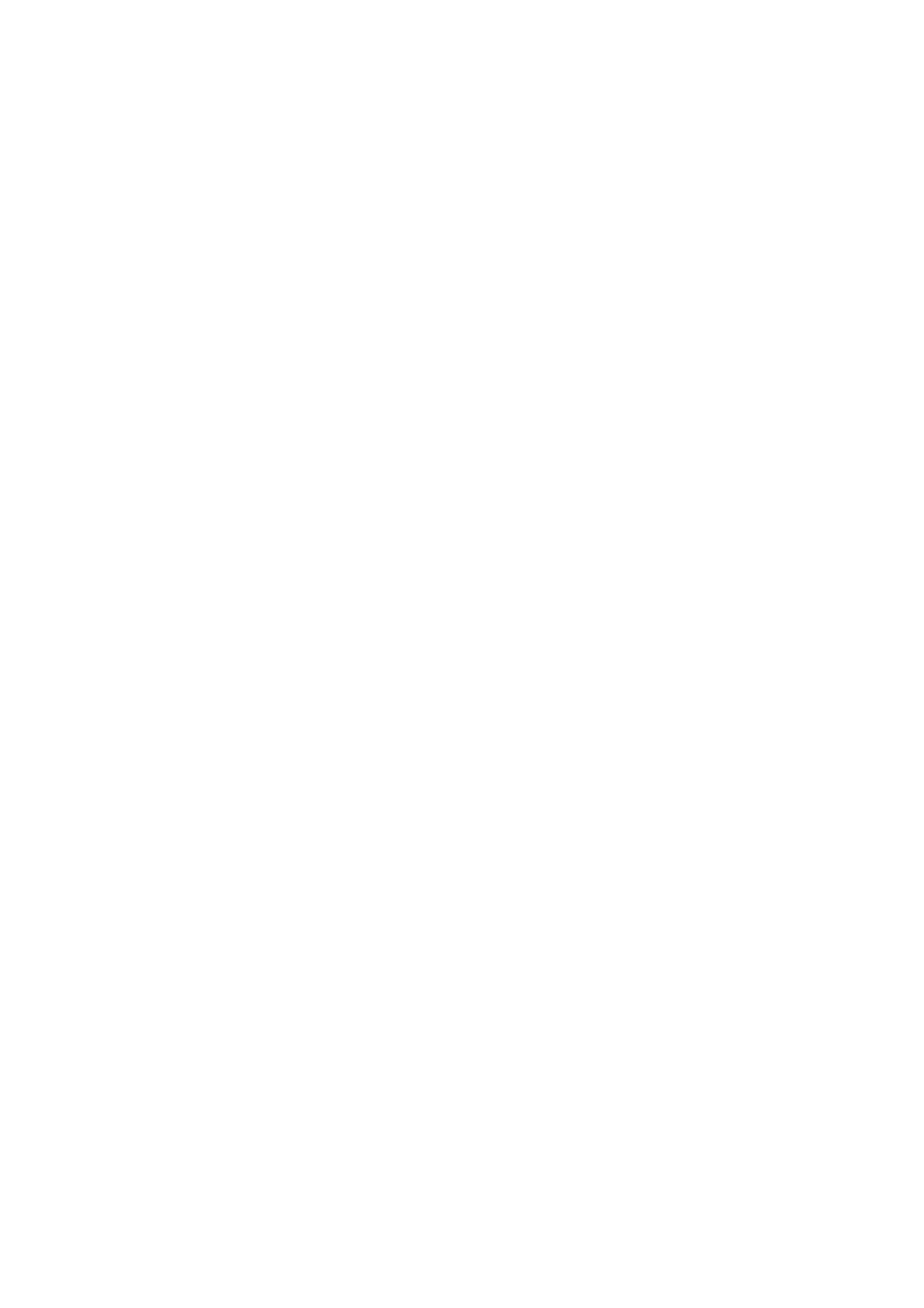## **COMMITTEE'S FUNCTIONS AND POWERS**

The Public Accounts Committee inquires into and reports to the Legislative Assembly on any proposal, matter or thing it considers necessary, connected with the receipt and expenditure of public moneys, including moneys allocated under the annual Appropriation bills and Loan Fund.

The Committee may:

- 1 Examine the financial affairs and accounts of government agencies of the State which includes any statutory board, commission, authority, committee, or trust established or appointed pursuant to any rule, regulation, by-law, order, order in Council, proclamation, ministerial direction or any other like means.
- 2 Inquire into and report to the Assembly on any question which -
- (a) it deems necessary to investigate;
- (b) is referred to it by resolution of the Assembly;
- (c) is referred to it by a Minister; or
- (d) is referred to it by the Auditor General.
- 3 Consider any papers on public expenditure presented to the Assembly and such of the expenditure as it sees fit to examine.
- 4 Consider whether the objectives of public expenditure are being achieved, or may be achieved more economically.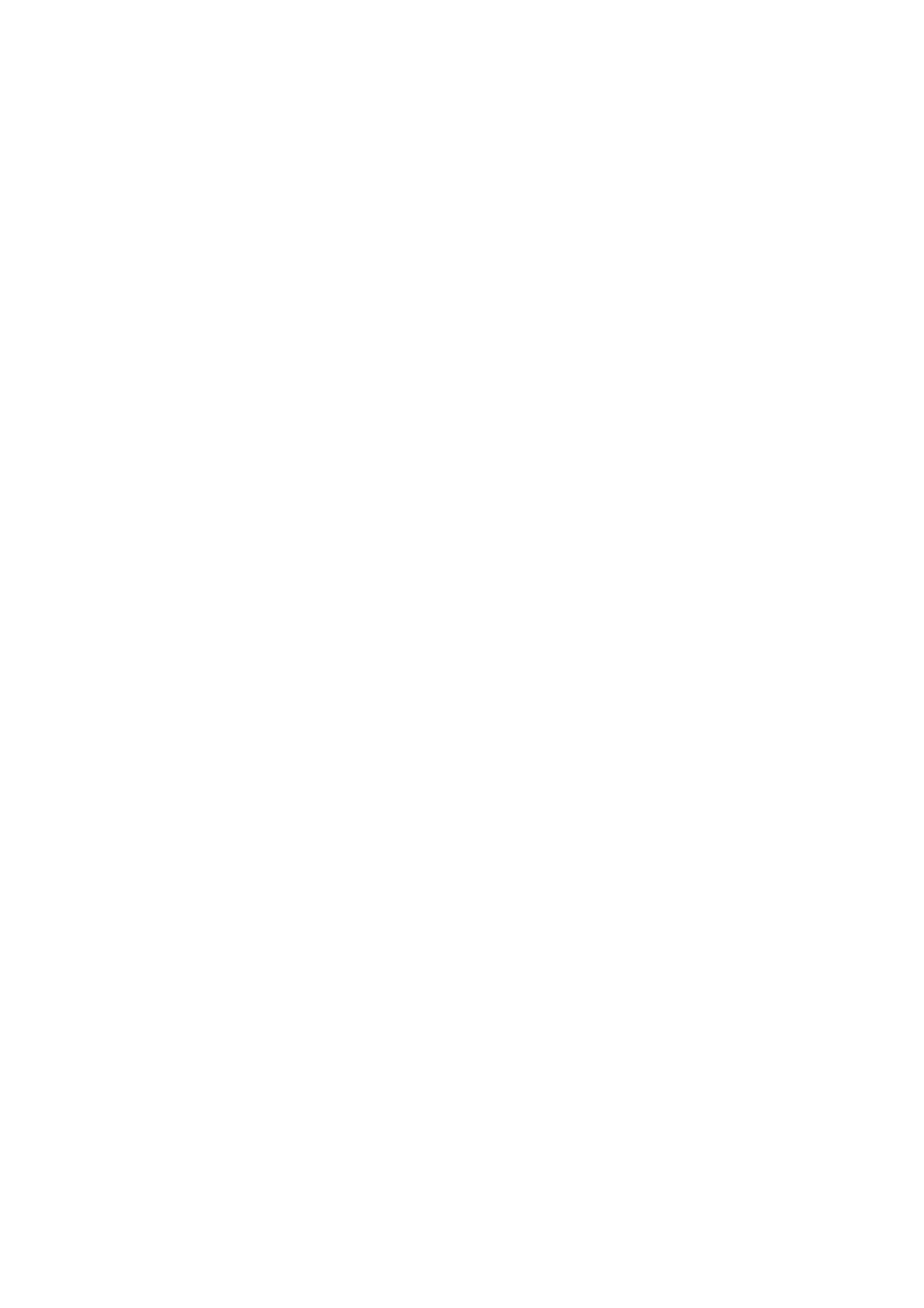## **CHAIRMAN'S FOREWORD**

This report is a brief summary of the activities of the Public Accounts Committee from 1 July 2003 to 30 June 2004.

It was another busy year for the Committee. We tabled three reports in the Legislative Assembly during the reporting period, and are currently working on another three large inquiries.

We have also been working to enhance public sector accountability by requiring all government agencies subject to a Performance Examination by the Office of the Auditor General to report to the Committee as to whether the Auditor's recommendations have been implemented by the agency. If the Committee is not satisfied with the agency's response, it may convene a public hearing and raise specific issues with the agency's senior officers. The Committee may also suggest that the Auditor General conduct a follow-up examination of the agency.

On behalf of the Committee, I would like to express my gratitude to the Committee's staff: Ms Andrea McCallum, Principal Research Officer, and Mr Simon Kennedy, Research Officer.

I would also like to thank my fellow Committee members for their hard work throughout the year: Hon. Monty House MLA, Mr John Bradshaw MLA, Mr Tony Dean MLA and Ms Jaye Radisich MLA. It has been a real pleasure to work with each of the Committee members. I appreciate their continued support towards me as the Committee's Chairman.

MR J.B. D'ORAZIO, MLA **CHAIRMAN**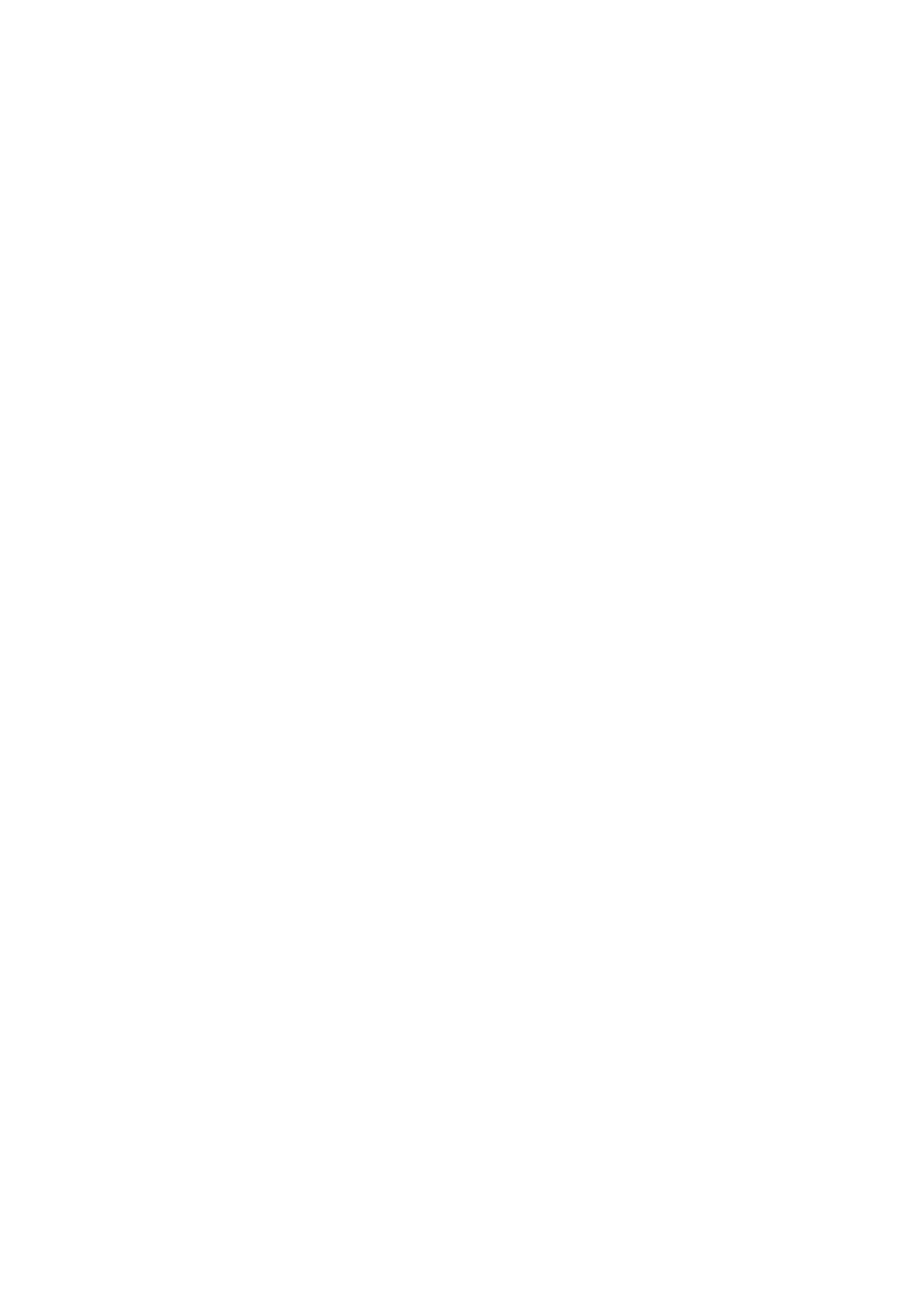## **CHAPTER 1 COMMITTEE ACTIVITIES**

## **1.1 Introduction**

In summary, during the reporting period the Committee:

- Tabled three reports in the Legislative Assembly;
- Commenced two new inquiries;
- Convened 26 deliberative meetings;
- Held 37 hearings with 108 witnesses;
- Held public hearings in regional areas, including Albany, Karratha, Marble Bar and Broome;
- Undertook investigative travel to Melbourne, Sydney and Brisbane;
- Hosted the New South Wales Public Accounts Committee; and
- Hosted a Department of Treasury and Finance information session on the 2004-2005 State Budget Papers for all Members of Parliament.

#### **Table 1.1**

#### **Summary of Committee activities from 1 July 2003 to 30 June 2004**

| <b>Description</b>    | <b>Total</b> |
|-----------------------|--------------|
| Deliberative meetings | 26           |
| Hearings              | 37           |
| Witnesses appearing   | 108          |
| <b>Reports Tabled</b> | 3            |

## **1.2 Hearings**

Pursuant to Standing Order 264, the Committee has the power to send for persons, papers and records. During the reporting period, the Committee held 37 hearings and took evidence from 108 witnesses.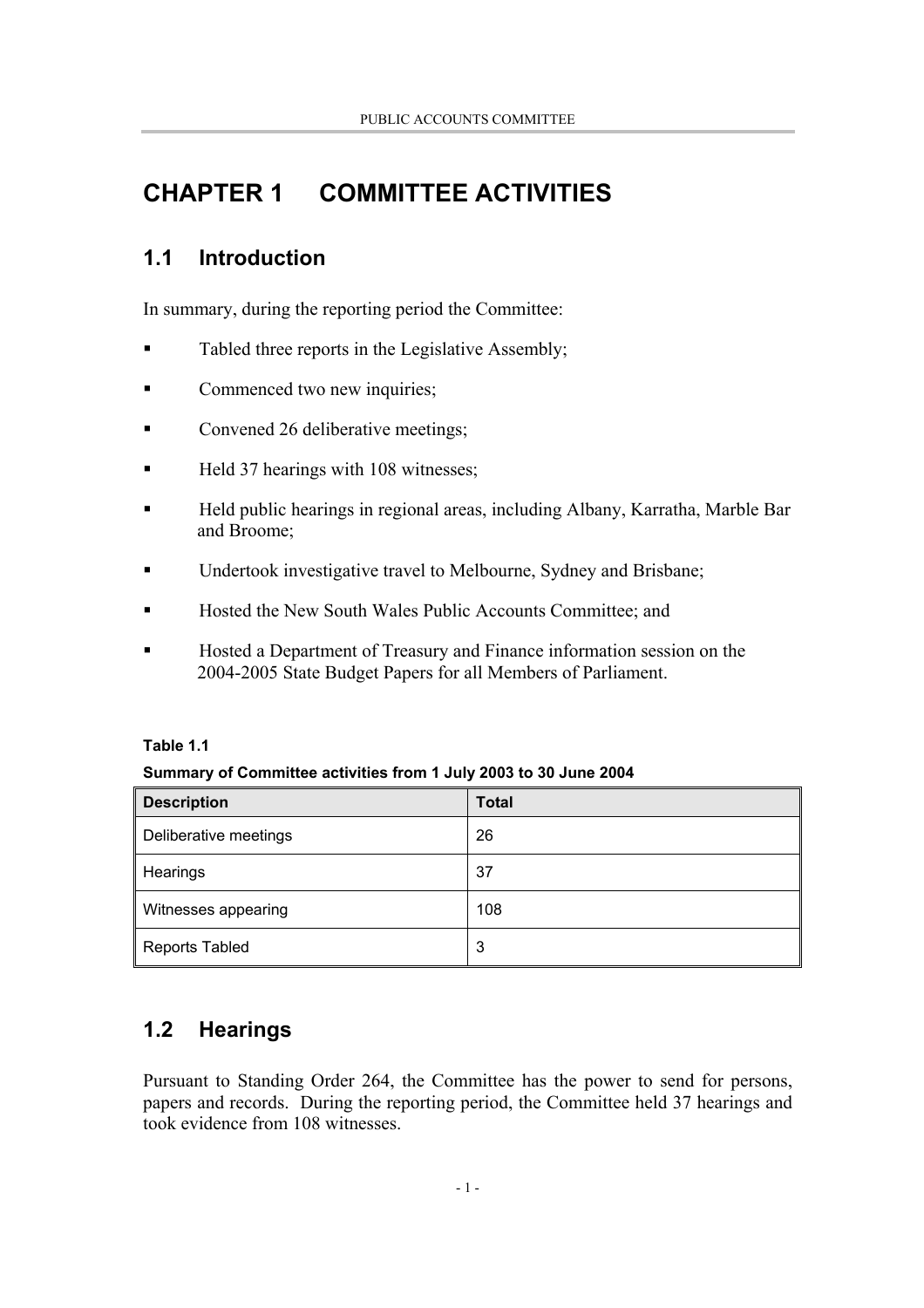#### **Table 1.2**

### **Public Hearings of the Committee from 1 July 2003 to 30 June 2004**

| <b>Date</b> | <b>Name</b>                    | <b>Position</b>                                          | Organisation                                  |
|-------------|--------------------------------|----------------------------------------------------------|-----------------------------------------------|
| 10.03.04    | Dr Paul<br>McLeod              | Dean, Business School                                    | University of Western<br>Australia            |
| 10.03.04    | Mr Frank<br>Marra              | General Manager, Finance and<br><b>Business Strategy</b> | LandCorp                                      |
| 10.03.04    | Mr John<br>Clifton             | <b>Business Manager, Business</b><br>Strategy            | LandCorp                                      |
| 10.03.04    | Mr Bruce<br>Low                | <b>Business Manager, Operations</b>                      | LandCorp                                      |
| 10.03.04    | Mr<br>Raymond<br><b>Stokes</b> | Acting Executive Director, Statutory<br>Planning         | Department for Planning<br>and Infrastructure |
| 22.03.04    | Mr Peter<br>Drage              | Deputy President                                         | Shire of Cranbrook                            |
| 22.03.03    | Mr Nick<br><b>Burges</b>       | <b>Shire President</b>                                   | Shire of Cranbrook                            |
| 22.03.03    | Mr Graham<br>Stanley           | <b>Chief Executive Officer</b>                           | Shire of Cranbrook                            |
| 22.03.03    | Mr Robert<br><b>Stewart</b>    | <b>Chief Executive Officer</b>                           | Shire of Plantagenet                          |
| 22.03.03    | Mr Darren<br>Long              | <b>Chief Executive Officer</b>                           | Shire of Jerramungup                          |
| 22.03.03    | Ms Glenyse<br>Garnett          | <b>Shire President</b>                                   | Shire of Jerramungup                          |
| 22.03.03    | Mr Peter<br>Duncan             | Manager, Planning and<br>Development                     | Shire of Denmark                              |
| 22.03.03    | Mr Kevin<br>Forbes             | <b>Shire President</b>                                   | Shire of Plantagenet                          |
| 22.03.03    | Mr Pascoe<br>Durtanovich       | <b>Chief Executive Officer</b>                           | Shire of Denmark                              |
| 22.03.03    | Mr Kim<br><b>Barrow</b>        | <b>Shire President</b>                                   | Shire of Denmark                              |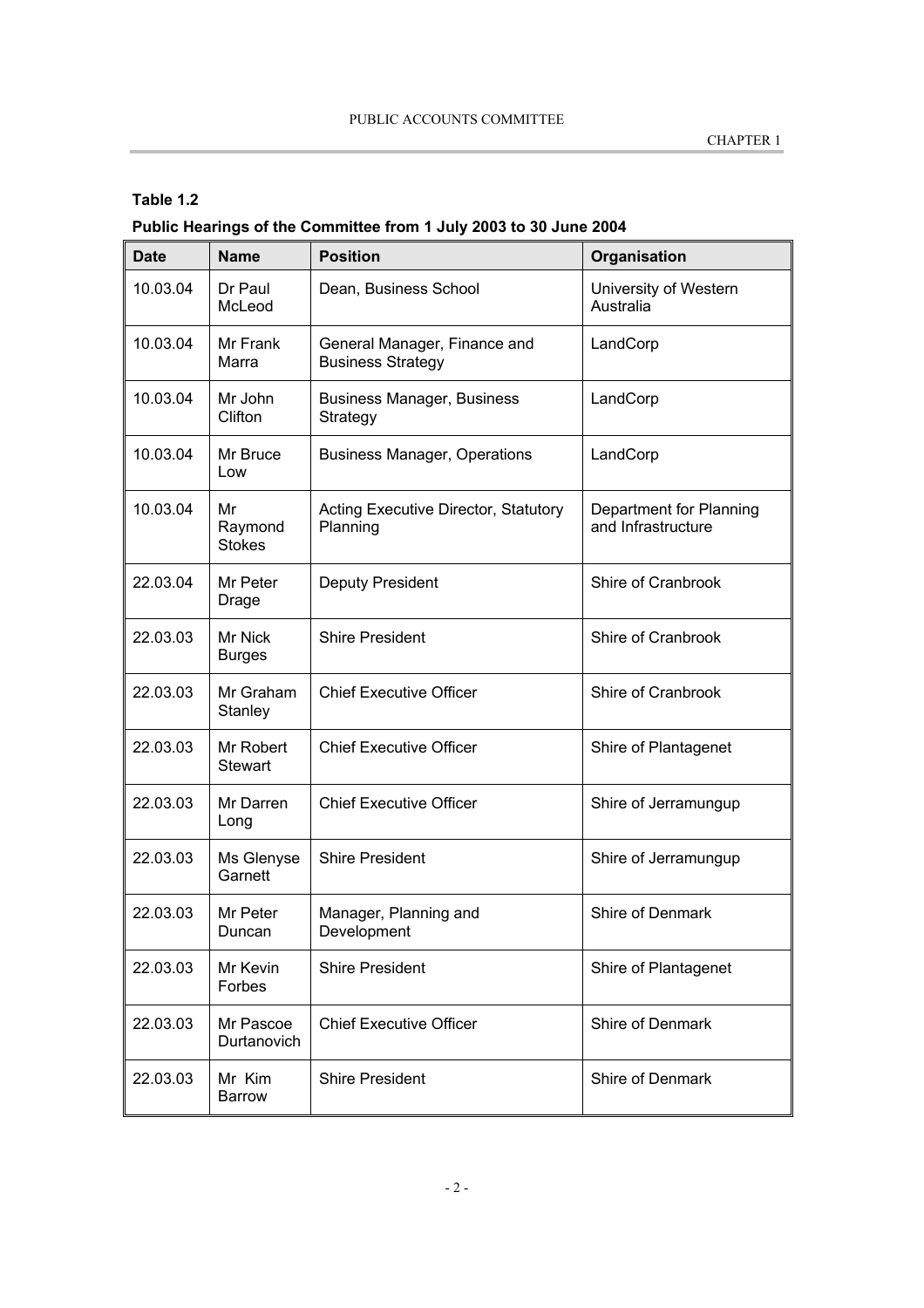| 22.03.03 | Mr Robert<br>Fenn           | <b>Executive Director, Development</b><br><b>Services</b> | City of Albany                                  |
|----------|-----------------------------|-----------------------------------------------------------|-------------------------------------------------|
| 22.03.03 | Mr Graeme<br>Robertson      | <b>Managing Director</b>                                  | <b>RC</b> Developments                          |
| 22.03.03 | Mr David<br>Lantzke         | General Manager                                           | Ardross Group of<br>Companies                   |
| 22.03.03 | Mr Maynard<br>Rye           | Deputy Chief Executive Officer                            | <b>Great Southern</b><br>Development Commission |
| 31.03.03 | Mr Terry<br>Merefield       | <b>Quantity Surveyor</b>                                  | Merefield Wilde and<br>Woollard Pty Ltd         |
| 31.03.03 | Mr Ron<br><b>Dullard</b>    | <b>Director</b>                                           | Catholic Education Office of<br><b>WA</b>       |
| 31.03.03 | Mr Geoff<br><b>Hendriks</b> | Coordinator, Planning and<br>Development                  | Catholic Education Office of<br><b>WA</b>       |
| 31.03.03 | Mr Richard<br><b>Bloor</b>  | <b>Principal Consultant, Asset Planning</b>               | Department of Education<br>and Training         |
| 31.03.03 | Mr Brian<br>Handcock        | Property Portfolio Manager, Asset<br>Planning             | Department of Education<br>and Training         |
| 31.03.03 | Mr John<br>Moore            | Planning Analyst, Asset Planning                          | Department of Education<br>and Training         |
| 31.03.03 | Mr John<br>Nicholas         | Manager, Asset Planning                                   | Department of Education<br>and Training         |
| 31.03.03 | Mr Chris<br>Lewis           | General Manager                                           | <b>Australand Holdings Ltd</b>                  |
| 31.03.03 | Mr Justin<br>Crooks         | Project Manager                                           | <b>Australand Holdings Ltd</b>                  |
| 05.04.04 | Mr Russel<br>Perry          | <b>General Manager</b>                                    | <b>LWP Property Group Ltd</b>                   |
| 05.04.04 | Mr Danny<br>Murphy          | <b>Managing Director</b>                                  | <b>LWP Property Group Ltd</b>                   |
| 05.04.04 | Dr Jim Gill                 | <b>Chief Executive Officer</b>                            | <b>Water Corporation</b>                        |
| 05.04.04 | Mr Garry<br>Meinck          | General Manager                                           | <b>Water Corporation</b>                        |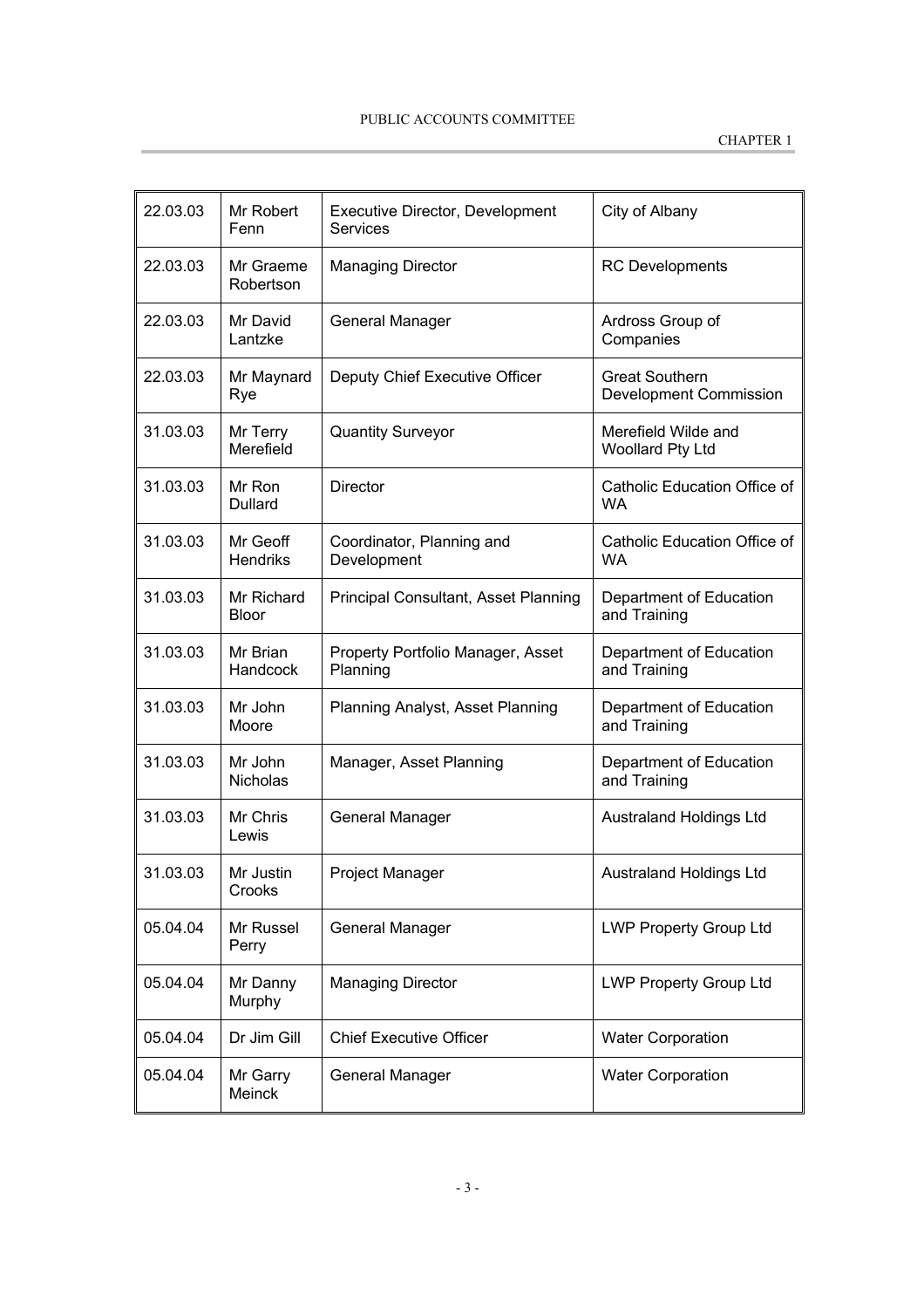| 05.04.04 | Mr Peter<br>Verschuer        | Program Manager, Land<br>Development Policy     | <b>Water Corporation</b>                           |
|----------|------------------------------|-------------------------------------------------|----------------------------------------------------|
| 05.04.04 | Mr Roger<br><b>Bulstrode</b> | Manager, Land Development                       | <b>Water Corporation</b>                           |
| 05.04.04 | Mr Stuart<br>Jardine         | <b>Chief Executive Officer</b>                  | <b>City of Gosnells</b>                            |
| 05.04.04 | Mr<br>Alexander<br>Frewing   | <b>Executive Manager</b>                        | City of Swan                                       |
| 05.04.04 | Mr Eric<br>Lumsden           | <b>Chief Executive Officer</b>                  | City of Swan                                       |
| 05.04.04 | Ms Allison<br>Hailes         | <b>Executive Manager</b>                        | Western Australian Local<br>Government Association |
| 05.04.04 | Mr<br>Giuseppe<br>Ripepi     | Policy Officer, Support                         | Western Australian Local<br>Government Association |
| 05.04.04 | Mr Clive<br>Robartson        | President                                       | Western Australian Local<br>Government Association |
| 05.04.04 | Mr Wayne<br>Gersbach         | Executive Director, Planning and<br>Environment | Housing Industry<br>Association                    |
| 05.04.04 | Ms Sheryl<br>Chaffer         | Acting Director, Planning and<br>Environment    | Housing Industry<br>Association                    |
| 05.04.04 | Mr Geoffrey<br>Cooper        | Senior Policy Adviser                           | Property Council of<br>Australia                   |
| 05.04.04 | Mr Dean<br>Mudford           | Manager, Apartments WA                          | Stockland                                          |
| 05.04.04 | Mr Evan<br>Campbell          | <b>Development Director</b>                     | Mirvac Fini                                        |
| 07.04.04 | Mr Greg<br>Joyce             | Director General                                | Department of Housing and<br><b>Works</b>          |
| 07.04.04 | Mr Richard<br>Elliot         | Manager, Land Planning                          | Department of Housing and<br>Works                 |
| 07.04.04 | Ms Clare<br>Muhleisen        | <b>Research Analyst</b>                         | Department of Housing and<br>Works                 |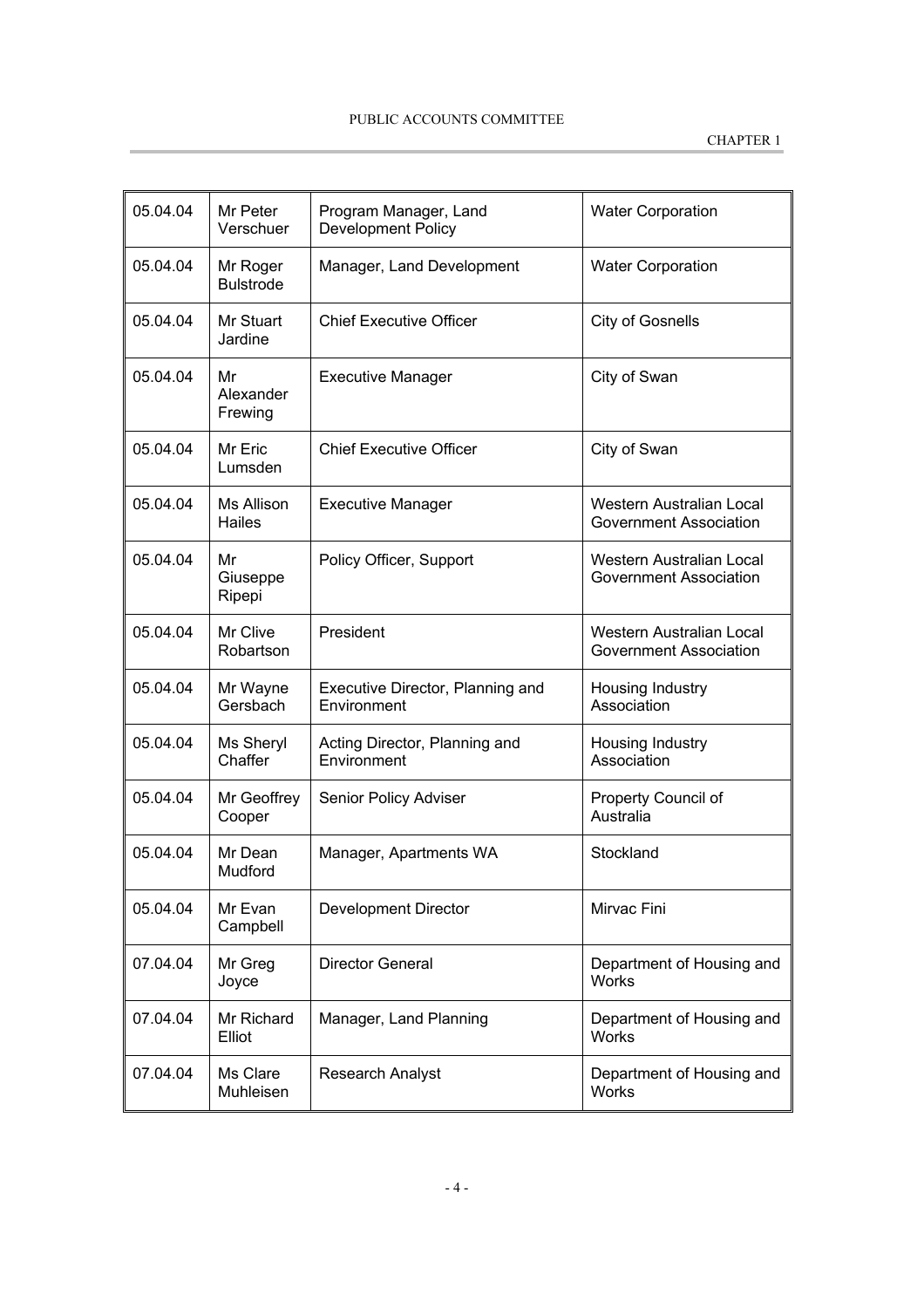| 07.04.04 | Mr Glenn<br>Finlay              | Director, Landstart                               | Department of Housing and<br>Works           |
|----------|---------------------------------|---------------------------------------------------|----------------------------------------------|
| 07.04.04 | Mr Mark<br>Hedges               | <b>Executive Director, Place Creation</b>         | East Perth Redevelopment<br>Authority        |
| 07.04.04 | Mr Anthony<br>Morgan            | <b>Chief Executive Officer</b>                    | East Perth Redevelopment<br>Authority        |
| 07.04.04 | Mr Geoff<br>Oddy                | <b>Chief Executive Officer</b>                    | Aqwest                                       |
| 05.05.04 | Mr Gary<br>Norwell              | Executive Director, Technology and<br>Environment | Main Roads WA                                |
| 05.05.04 | Mr Lindsay<br><b>Broadhurst</b> | Route Development Manager                         | Main Roads WA                                |
| 05.05.04 | Mr Laurie<br>Piggott            | Manager, Planning and Property                    | <b>Public Transport Authority</b>            |
| 05.05.04 | Mr Ken<br><b>Bowron</b>         | General Manager, Networks                         | <b>Western Power</b>                         |
| 05.05.04 | Mr Peter<br>Mattner             | Manager, Pricing and Regulation                   | <b>Western Power</b>                         |
| 05.05.04 | Mr Robert<br>Rogerson           | Distribution Asset Integration<br>Manager         | <b>Western Power</b>                         |
| 12.05.04 | Mr Michael<br>Badman            | <b>Director</b>                                   | <b>Consolidated Constructions</b><br>Pty Ltd |
|          | Mr Alfred<br>Bell               | <b>Director</b>                                   | <b>Consolidated Constructions</b><br>Pty Ltd |
|          | Mr<br>Raymond<br>Potter         | <b>Director</b>                                   | <b>Consolidated Constructions</b><br>Pty Ltd |
|          | Mr Steven<br>Yovich             | <b>Director</b>                                   | <b>Consolidated Constructions</b><br>Pty Ltd |
|          | Mr Vincent<br>Yovich            | <b>Director</b>                                   | <b>Consolidated Constructions</b><br>Pty Ltd |
| 24.05.04 | Mr Phillip<br>Turner            | Acting Chief Executive Officer                    | <b>State Supply Commission</b>               |
|          | Mr William<br>Hargrave          | Acting Director Strategic Policy and<br>Advice    | <b>State Supply Commission</b>               |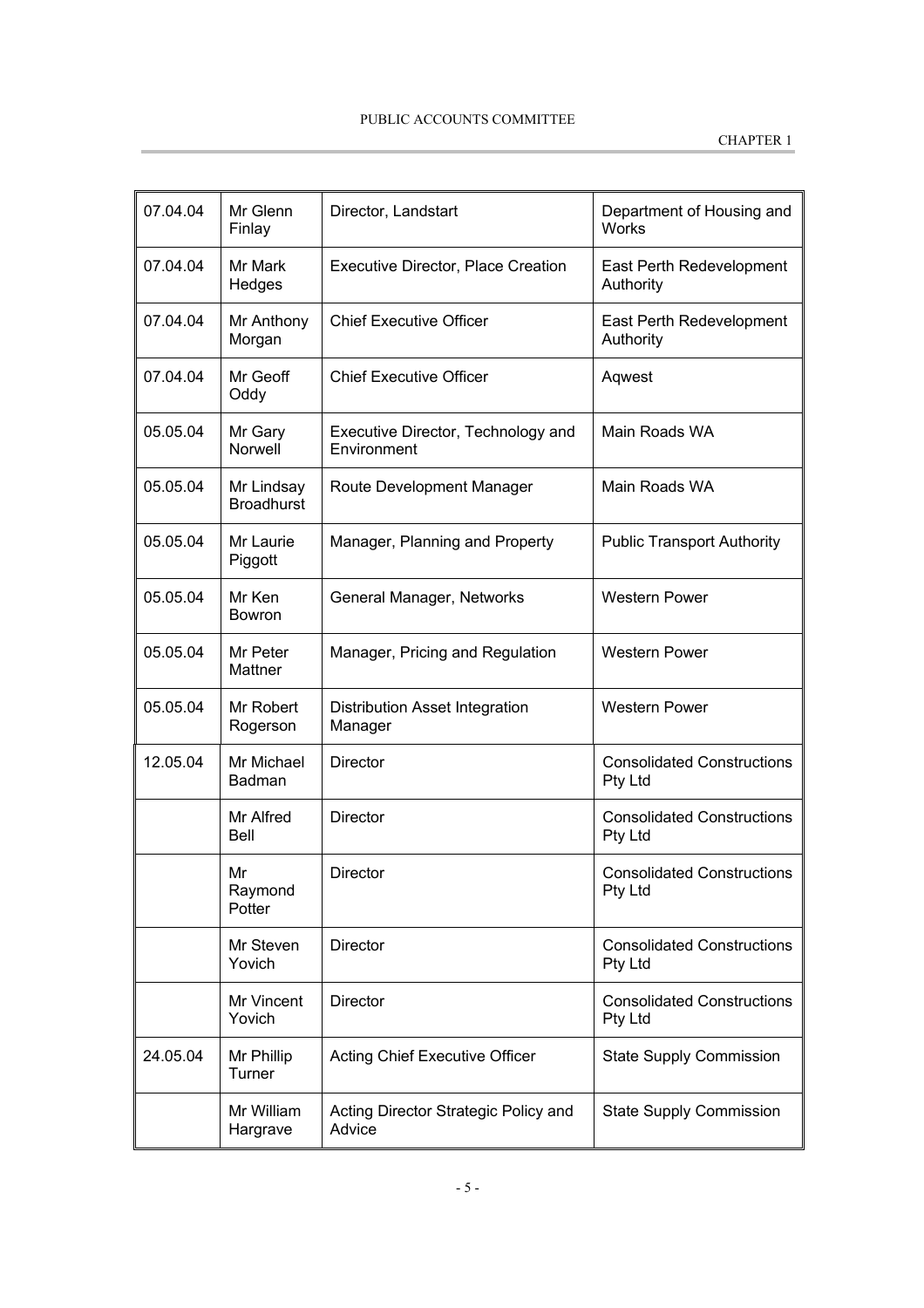|          | Mr Graham<br>McEachran     | <b>Management Consultant</b>                                              | <b>GCM Management</b><br>Consulting |
|----------|----------------------------|---------------------------------------------------------------------------|-------------------------------------|
|          | Mr Menno<br>Henneveld      | <b>Commissioner of Main Roads</b>                                         | Main Roads Western<br>Australia     |
|          | Mr Bob<br>Hunt             | Manager Contract Performance                                              | Main Roads Western<br>Australia     |
|          | Mr Glynn<br>Logue          | <b>Chartered Professional Engineer</b>                                    | Main Roads Western<br>Australia     |
|          | Mr Michael<br>Wallwork     | <b>Executive Director Construction and</b><br><b>Maintenance Services</b> | Main Roads Western<br>Australia     |
|          | Mr William<br><b>Bruce</b> | <b>Executive Director Technical</b><br><b>Services</b>                    | City of Armadale                    |
|          | Mr Ray<br>Haeren           | Director Planning and Sustainability                                      | <b>City of Gosnells</b>             |
| 24.05.04 | Mr Reece<br>Waldock        | <b>Acting Chief Executive Officer</b>                                     | <b>Public Transport Authority</b>   |
|          | Mr John<br>Leaf            | <b>Director Finance and Contracts</b>                                     | <b>Public Transport Authority</b>   |
|          | Mr Lindsay<br><b>Berry</b> | Cartage Contractor                                                        | LN & CA Berry                       |
|          | Mr Noel<br>Ducas           | <b>Director</b>                                                           | North Coast Holdings                |
|          | Mr Rodney<br>Evans         | General Manager                                                           | RNR Contracting Pty Ltd             |
|          | Mr Lyndon<br>White         | <b>Technical Manager</b>                                                  | <b>RNR Contracting Pty Ltd</b>      |
|          | Mr Peter<br>Griffiths      |                                                                           | Marble Bar Travellers Stop          |
|          | Mr Donald<br>Harrington    |                                                                           | Marble Bar Travellers Stop          |
|          | Mrs Fiona<br>Paech         | Sub-contractor                                                            | NW & FS Paech                       |
|          | Mr Wayne<br>Paech          | Sub-contractor                                                            | NW & FS Paech                       |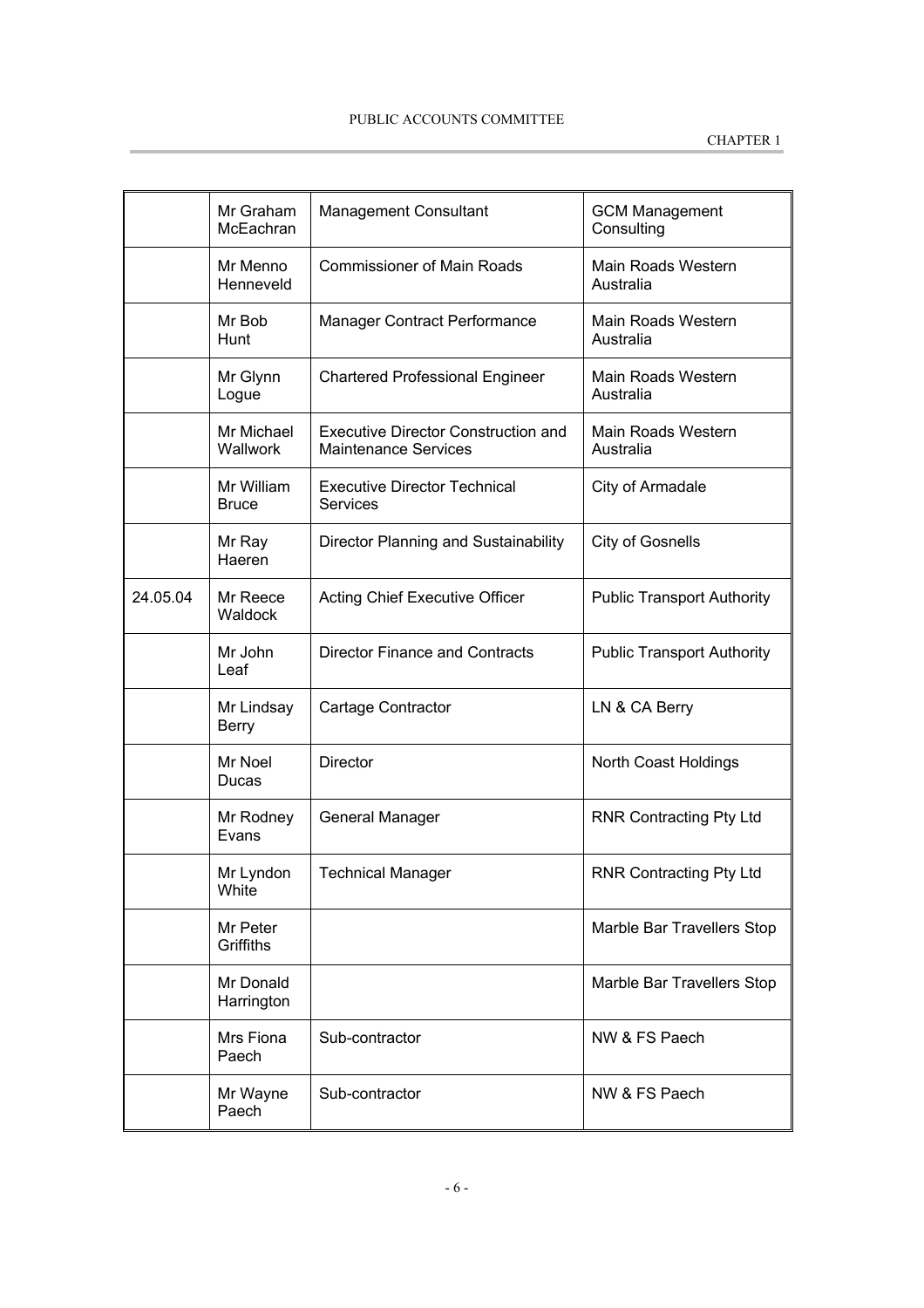|          | Mr Donald<br>Waugh                     | <b>Company Director</b>        | <b>Concrete Logistics</b>                                         |
|----------|----------------------------------------|--------------------------------|-------------------------------------------------------------------|
|          | Mr Peter<br>Cox                        | <b>Director</b>                | Concrete Logistics                                                |
| 25.06.04 | Mr Mark<br><b>Blayney</b>              | <b>Director</b>                | Carr Civil Contracting Pty<br>Ltd                                 |
|          | Ms Jenny<br><b>Stewart</b>             | Sub-contractor                 | <b>KG and JL Stewart</b>                                          |
| 26.05.04 | Mrs Julie<br>Arrowsmith                | <b>Director</b>                | Arrowsmith Transport                                              |
|          | Mr Gerald<br><b>Dick</b>               | <b>Company Director</b>        | Marble Bar Caravan Park                                           |
|          | Ms Ingrid<br><b>Dick</b>               | <b>Company Director</b>        | Marble Bar Caravan Park                                           |
|          | Mr Ronald<br>Gilmour                   | Manager                        | Sandra Hunt Agencies                                              |
|          | Ms Helen<br>Mitchell                   | Mining Registrar               | Department of Industry and<br><b>Resources</b>                    |
|          | Mr Alfred<br>Potter                    | <b>Electrical Contractor</b>   | Marble Bar Electrical<br>Service                                  |
|          | Mr Arthur<br>Phillips                  | <b>Manager Contracts</b>       | Main Roads WA                                                     |
|          | Mr Mark<br>Salt                        | Project / Contract Manager     | Main Roads WA                                                     |
|          | Mr Kevin<br><b>Stubbs</b>              | <b>Director</b>                | <b>KG Stubbs Earthmoving</b><br>and Mining Contractors Pty<br>Ltd |
|          | <b>Mrs</b><br>Natasha<br><b>Stubbs</b> | Manager                        | <b>KG Stubbs Earthmoving</b><br>and Mining Contractors Pty<br>Ltd |
|          | Mr David<br>Taylor                     | Drilling / Blasting Contractor | DJ & CM Taylor                                                    |
| 27.05.04 | Mr Tom<br>Vinnicombe                   | <b>Shire President</b>         | Shire of Broome                                                   |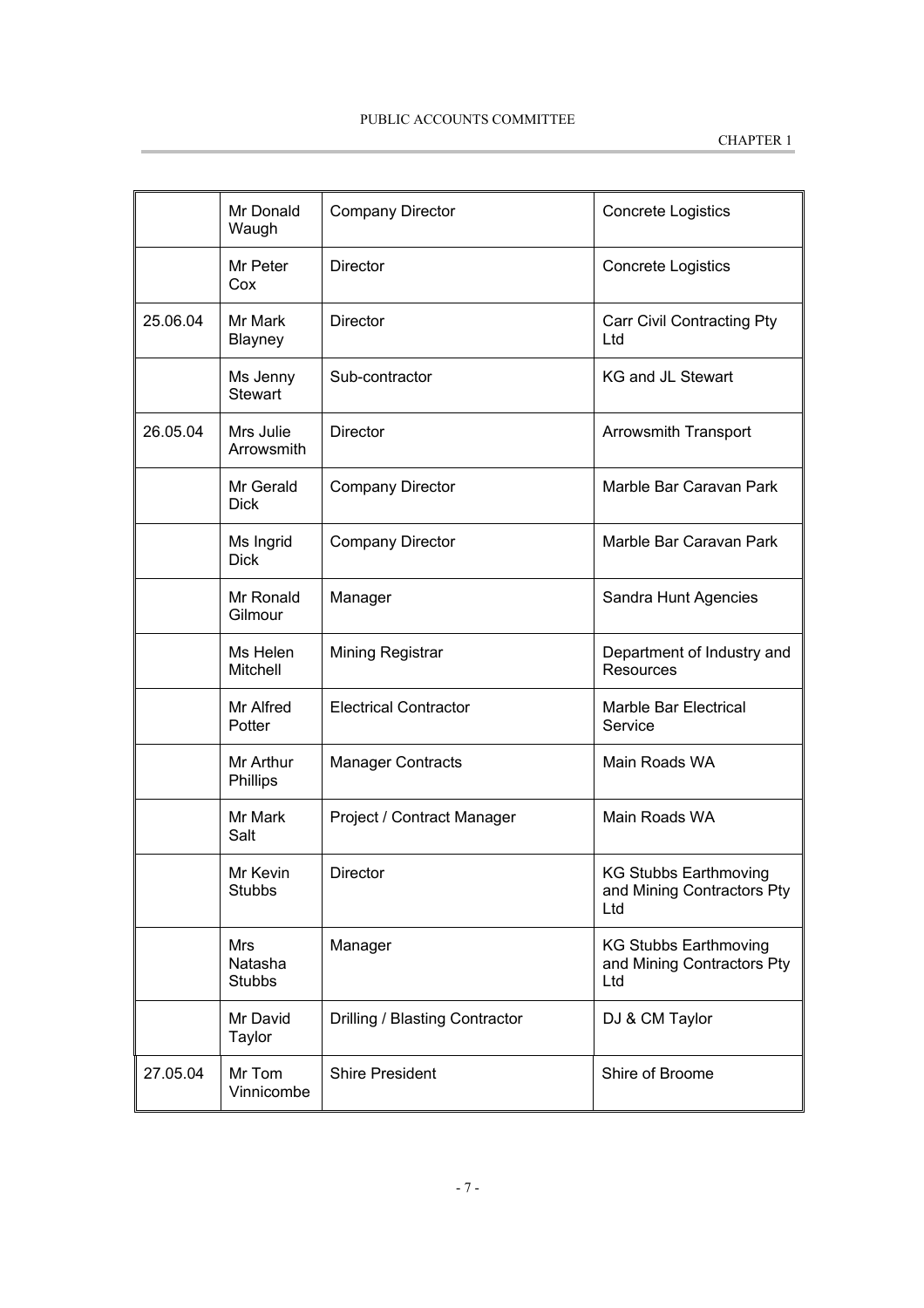| 27.05.04 | <b>Mrs</b><br>Veronica<br>Wevers   | Deputy Shire President         | Shire of Broome                              |  |
|----------|------------------------------------|--------------------------------|----------------------------------------------|--|
| 27.05.04 | Mr Ian<br><b>Bodill</b>            | <b>Chief Executive Officer</b> | Shire of Broome                              |  |
| 27.05.04 | Mr Allan<br>Ralph                  | Manager, Engineering Services  | Shire of Broome                              |  |
| 27.05.04 | Ms Elsia<br>Archer                 | President                      | Shire of Derby-West<br>Kimberley             |  |
| 27.05.04 | Mr<br>Jonathan<br><b>Throssell</b> | <b>Chief Executive Officer</b> | Shire of Derby-West<br>Kimberley             |  |
| 02.06.04 | Mr Nick<br>Persichitti             | Accountant                     | <b>PPB Accountants</b>                       |  |
|          | Mr Simon<br><b>Barnes</b>          | [former] Civil Engineer        | <b>Consolidated Constructions</b><br>Pty Ltd |  |
|          | Mr Robert<br>Lyons                 | [former] Senior Civil Engineer | <b>Consolidated Constructions</b><br>Pty Ltd |  |
|          | Mr Gary<br>Anderson                | Liquidator                     | Gary Anderson<br>Chartered<br>Accountant     |  |

## **1.3 Briefings**

In addition to obtaining formal evidence at hearings, the Committee held a number of briefings to gather information in relation to current inquiries and other general matters. Briefings held in Melbourne, Sydney and Brisbane in February 2002 in relation to the *Inquiry into Developer Contributions for Costs Associated with Land Development* are listed at Section 1.4 below.

The Committee staff also had many informal briefings throughout the reporting period, including regular monthly meetings between the Principal Research Officer and senior officers from the Office of the Auditor General.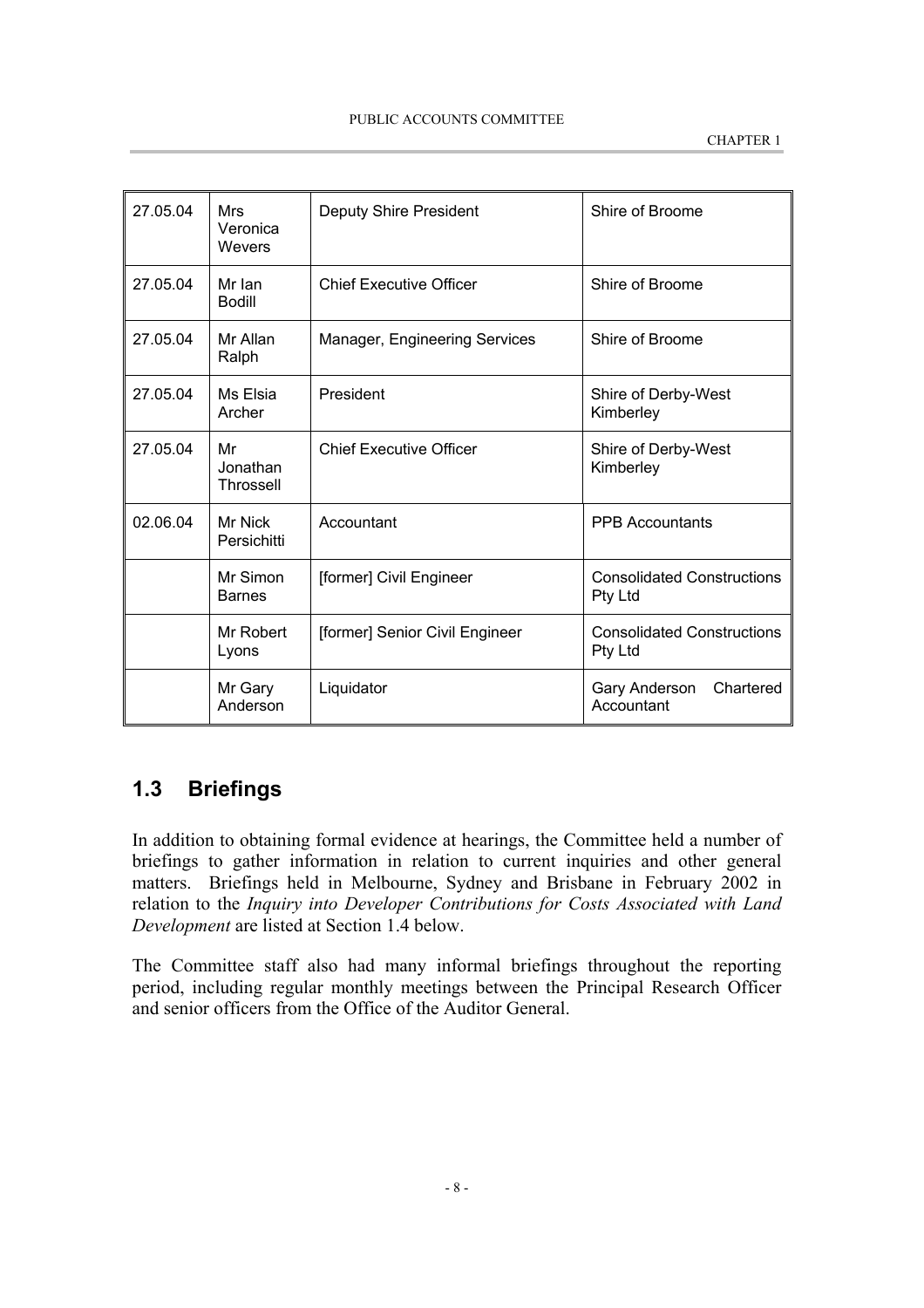## **1.4 Investigative Travel**

### **(a)** *Inquiry into Developer Contributions for Costs Associated with Land Development*

All Committee members and one staff member travelled to Melbourne, Sydney and Brisbane from 1-6 February 2004 to hold meetings in relation to the *Inquiry into Developer Contributions for Costs Associated with Land Development*. The Committee met with a number of individuals from government agencies, local authorities, development companies, universities, town planners and peak industry bodies. In all, the Committee held 15 meetings with 31 individuals.

#### **Table 1.3**

**Briefings held in Melbourne, Sydney and Brisbane in February 2004 in relation to the** *Inquiry into Developer Contributions for Costs Associated with Land Development*

| <b>Date</b> | <b>Name</b>      | <b>Position</b>                             | Organisation                                                                         |
|-------------|------------------|---------------------------------------------|--------------------------------------------------------------------------------------|
| 02.02.04    | Mr Kerry Barwise | <b>Director</b>                             | The Allen Consulting<br>Group                                                        |
|             | Mr Stewart Plain | Senior Manager                              | The Allen Consulting<br>Group                                                        |
|             | Mr Ian Reynolds  | General Manager                             | <b>Blacktown City</b><br>Council                                                     |
|             | Mr Ron Moore     | <b>Director Finance</b>                     | <b>Blacktown City</b><br>Council                                                     |
|             | Ms Donna Savage  | Development<br>Manager Urban<br>Development | Landcom                                                                              |
| 03.02.04    | Mr Evan Jones    | Director of Sydney<br>Strategy              | Department of<br>Infrastructure,<br><b>Planning and Natural</b><br>Resources (DIPNR) |
|             | Ms Susan Sky     | Senior Policy Officer                       | Department of<br>Infrastructure,<br><b>Planning and Natural</b><br>Resources (DIPNR) |
|             | Mr Jeremy Morris | <b>Urban Economist</b>                      | Department of<br>Infrastructure,<br><b>Planning and Natural</b><br>Resources (DIPNR) |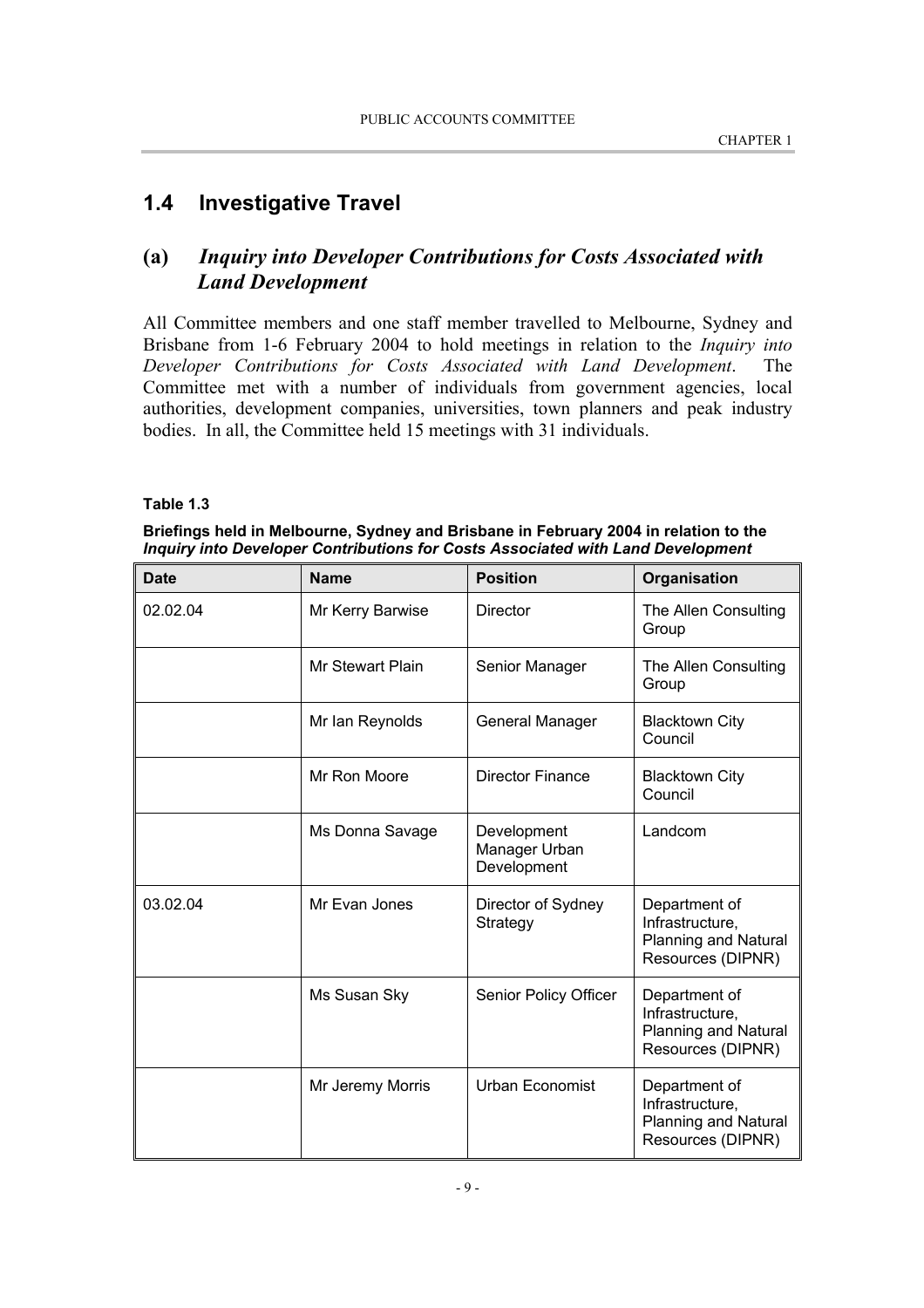| <b>Date</b> | <b>Name</b>             | <b>Position</b>                                          | Organisation                                                                                  |
|-------------|-------------------------|----------------------------------------------------------|-----------------------------------------------------------------------------------------------|
|             | Mr Colin Reid           | Director Water and<br>Transport                          | <b>Independent Pricing</b><br>and Regulatory<br><b>Tribunal of New</b><br>South Wales (IPART) |
|             | Mr Connor Read          | Analyst                                                  | <b>Independent Pricing</b><br>and Regulatory<br><b>Tribunal of New</b><br>South Wales (IPART) |
|             | Mr Wayne Gersbach       | <b>Executive Director</b><br>Planning and<br>Environment | Housing Industry<br><b>Association Ltd</b>                                                    |
| 04.02.04    | Mr Marc Spiller         | Director                                                 | <b>SGS Pty Ltd</b>                                                                            |
|             | Mr Alex Hrelja          | <b>Associate Director</b>                                | <b>SGS Pty Ltd</b>                                                                            |
|             | Mr Chris Turner         | Manager - Policy and<br>Projects Unit                    | Department of<br>Sustainability and<br>Environment                                            |
|             | Mr Jim Papadimitriou    | Senior Policy Officer<br>- Policy and Projects<br>Unit   | Department of<br>Sustainability and<br>Environment                                            |
|             | <b>Mr Andrew Natoli</b> | Policy Officer - Policy<br>and Projects Unit             | Department of<br>Sustainability and<br>Environment                                            |
|             | Ms Helen Gibson         | <b>Chief Panel Member</b>                                | Department of<br>Infrastructure                                                               |
|             | Mr Ivars Satins         | Manger Land<br>Development &<br>Information              | Department of<br>Sustainability and<br>Environment                                            |
| 05.02.04    | Dr John Marsden         | <b>Director</b>                                          | Marsden Jacob<br>Associates                                                                   |
|             | Dr Jeff Washusen        | <b>Principal Consultant</b>                              | Marsden Jacob<br>Associates                                                                   |
|             | Mr Brian Haratsis       | <b>Managing Director</b>                                 | Macroplan                                                                                     |
|             | Mr Richard Walker       | Director, Economic<br>Analysis                           | Macroplan                                                                                     |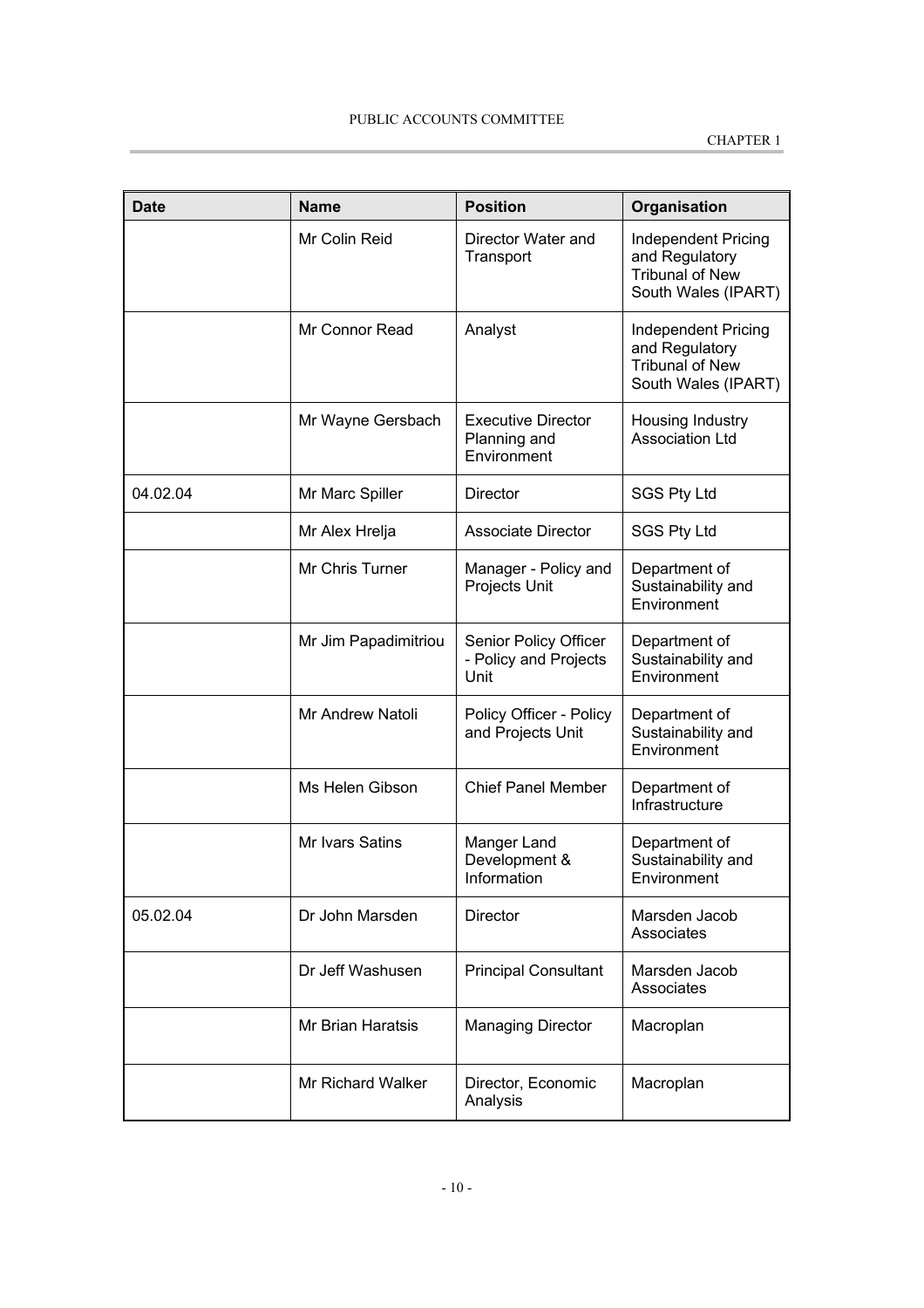| <b>Date</b> | <b>Name</b>           | <b>Position</b>                                                           | Organisation                                         |
|-------------|-----------------------|---------------------------------------------------------------------------|------------------------------------------------------|
|             | Mr Con Tsotsoros      | Director, Land Use<br>Planning                                            | Macroplan                                            |
|             | Mr Somma<br>Sourivong | <b>Planning Consultant</b>                                                | Macroplan                                            |
|             | Mr Claude Piccinin    | Deputy Executive<br><b>Director</b>                                       | <b>Water Services</b><br>Association of<br>Australia |
| 06.02.04    | Dr Ted Campbell       | Director General                                                          | Department of Local<br>Government and<br>Planning    |
|             | Mr Graeme Ballard     | <b>Manger Legislation</b><br>and Policy<br>Development<br><b>Division</b> | Department of Local<br>Government and<br>Planning    |
|             | Mr Craig McAlpin      | Senior Project Team<br>Leader                                             | Department of Local<br>Government and<br>Planning    |
|             | Mr Tom Orr            | Senior Project Team<br>Leader                                             | Department of Local<br>Government and<br>Planning    |
|             | Mr Graham Wolfe       | <b>Executive Director -</b><br>Queensland                                 | Housing Industry<br><b>Association Ltd</b>           |
|             | Mr Rick Wiley         | <b>Assistant Director -</b><br>Planning and<br>Environment                | Housing Industry<br><b>Association Ltd</b>           |

The Committee also held a public hearing in Albany on 22 March 2004 to coincide with the first regional sitting of the Legislative Assembly. Evidence was taken from 14 witnesses representing five rural shires in the South West and Great Southern region of the State, local land developers, and the Great Southern Development Commission.

At the request of the WA Local Government Association Kimberley Country Zone, the Committee comprising three members also travelled to Broome for one day on 27 May 2004 whilst in Karratha for another inquiry. A public hearing was held at the Shire of Broome offices with six witnesses from the Shire of Broome and the Shire of Derby-West Kimberley.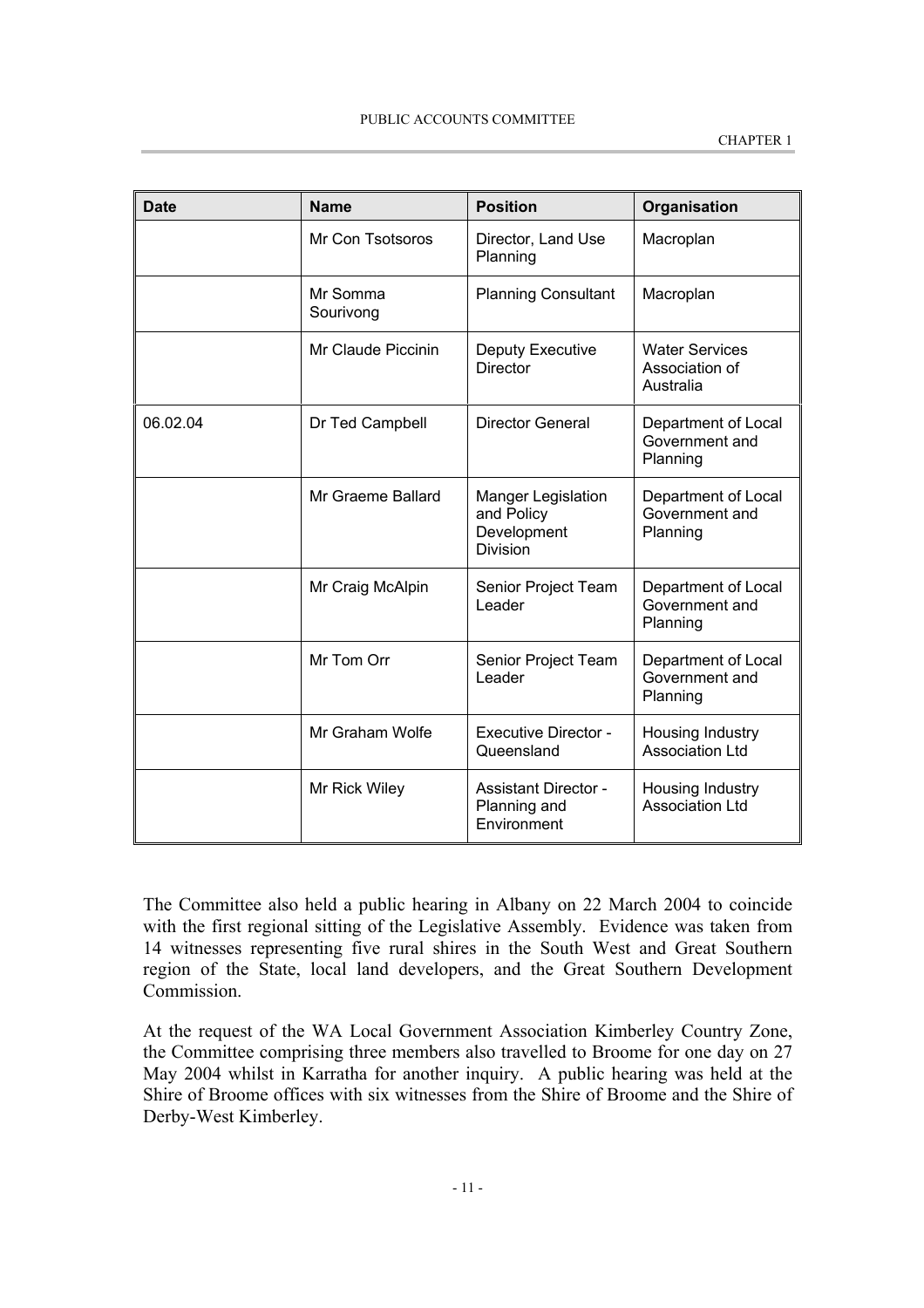### **(b) Inquiry into Contracts Entered into Between Consolidated Constructions and Main Roads WA and the Public Transport Authority**

The Committee comprising three members travelled to Karratha and Marble Bar from 25-26 May 2004 to hold a series of public hearings with witnesses who reside and conduct businesses in that region, including a number of sub-contractors whose evidence was required for the Inquiry. Over the two days, evidence was taken from 13 witnesses, as set out in Table 1.2.

## **1.5 Reports Tabled**

As stated in the introduction, the Committee tabled three reports in the Legislative Assembly throughout the reporting period:

- *Annual Report 2002-2003*, tabled on 14 August 2003.
- *Inquiry into Hospital Trust Accounts*, tabled on 4 December 2003; and
- *Inquiry into the Port Coogee Development*, tabled on 4 December 2003.

## **1.6 Work in Progress**

## **(a) Inquiry into Contracts Entered into Between Consolidated Constructions Pty Ltd and Main Roads WA and the Public Transport Authority**

Due to Consolidated Constructions Pty Ltd being placed into administration, the Committee resolved on 31 March 2004 to inquire into the contracts Consolidated Constructions entered into with Main Roads WA and the Public Transport Authority to complete the seal of the Marble Bar Road and works on the rail track and stations at Armadale and Gosnells.

The following Terms of Reference were adopted:

- 1. Whether established tender practices were adopted by Main Roads WA and the Public Transport Authority;
- 2. How similar tender processes can be improved;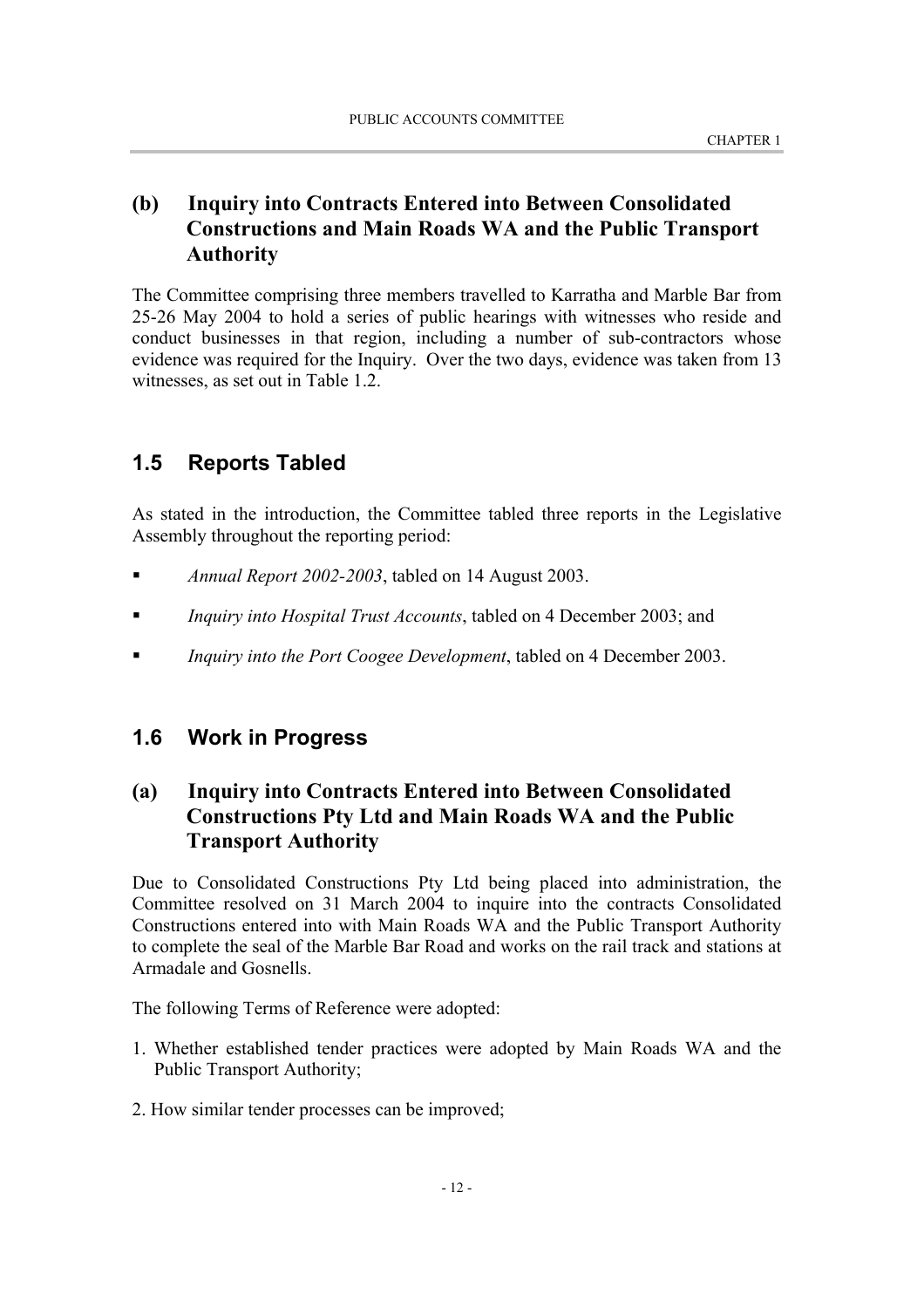- 3. Whether the outcome may have been different if improved tender processes had been in place; and
- 4. Any other related matter that the Committee resolves to consider.

The Committee is to table its report in the Legislative Assembly by 14 September 2004.

## **(b) Inquiry into Developer Contributions for Costs Associated with Land Development**

On 15 October 2003, the Public Accounts Committee resolved to examine and report on developer contributions for infrastructure costs associated with land development, with the following Terms of Reference:

- 1. To inquire into the current formulae applied to developer contributions, State and local government taxes, levies and other contributions to infrastructure and service costs to both public and private sectors for new frontal (green field) development;
- 2. It is generally accepted that as densities increase, the average infrastructure costs per dwelling decrease. In terms of new frontal development, at what density is the greatest financial efficiency in infrastructure costs obtained, while recognising that most frontal development will be at a relatively low density;
- 3. What factors relating to new frontal developments contribute to disproportionately high increases in infrastructure, and may otherwise be avoided;
- 4. To inquire into the current formulae applied to developer contributions, State and local government levies and any other contributions to infrastructure costs for infill development;
- 5. To compare relative contributions in Western Australia to those in other jurisdictions in Australia;
- 6. To provide a comparative analysis between Terms of Reference 1 and 4 and to formulate recommendations to address inequities and strengthen efficiency in relation to private and public infrastructure contributions; and
- 7. To determine any patterns emerging where densities for in-fill development can be calculated having regard to capacities of existing infrastructure and in the effort to maximise cost efficiencies in infrastructure and service providers.

The Committee expects to table its report in the Legislative Assembly by the end of September 2004.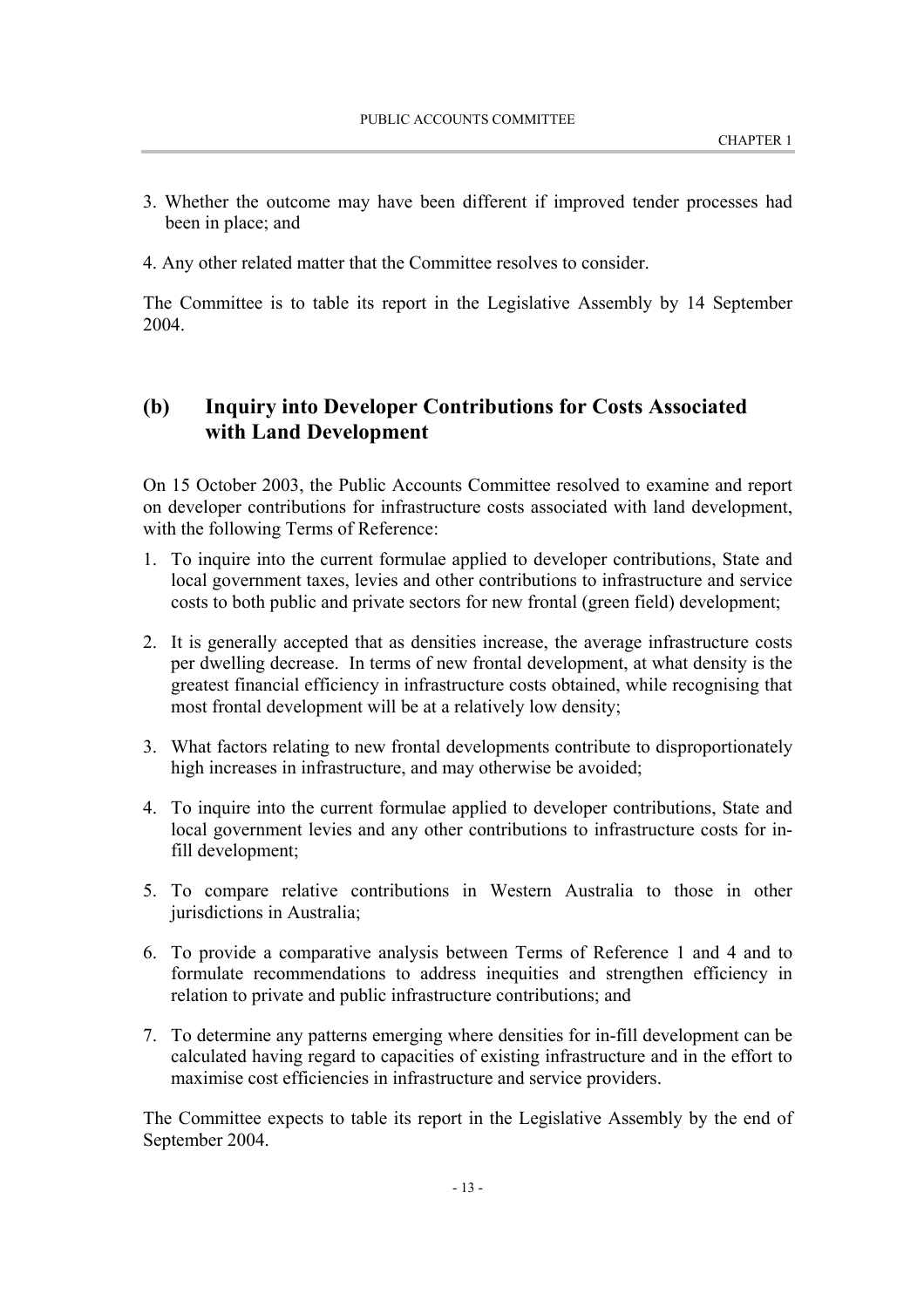### **(c) Review of the Role of the Public Accounts Committee: Ensuring Public Sector Accountability in the 21st Century**

On 16 October 2002 the Committee resolved to review its role in light of significant changes in the public sector and parliamentary processes since the Committee was established in 1971. The Terms of Reference for the Inquiry are:

- 1. The scope of the powers, functions and role of the Public Accounts Committee;
- 2. The source of powers of the Public Accounts Committee; and
- 3. The appointment and composition of the Public Accounts Committee.

The Inquiry has not yet been finalised due to the Committee's workload with its other inquiries.

### **(d) Implementation of Auditor General's Recommendations**

On 15 May 2003, the Committee tabled report No. 5, *The 2001-2002 Annual Report of the Office of the Auditor General: A Performance Review.* The Committee recommended in the report that all government agencies the subject of a Performance Examination by the Office of the Auditor General be required to report to the Public Accounts Committee within 12 months of the Auditor General's report stating whether the Auditor General's recommendations have been implemented.

The Committee subsequently wrote to all Government Ministers and Directors General advising them of the requirement to report to the Committee, and received favourable responses. The Committee's new initiative was also welcomed by the Auditor General as a means of ensuring that agencies actually implement his recommendations by being accountable to the Parliament through the Public Accounts Committee.